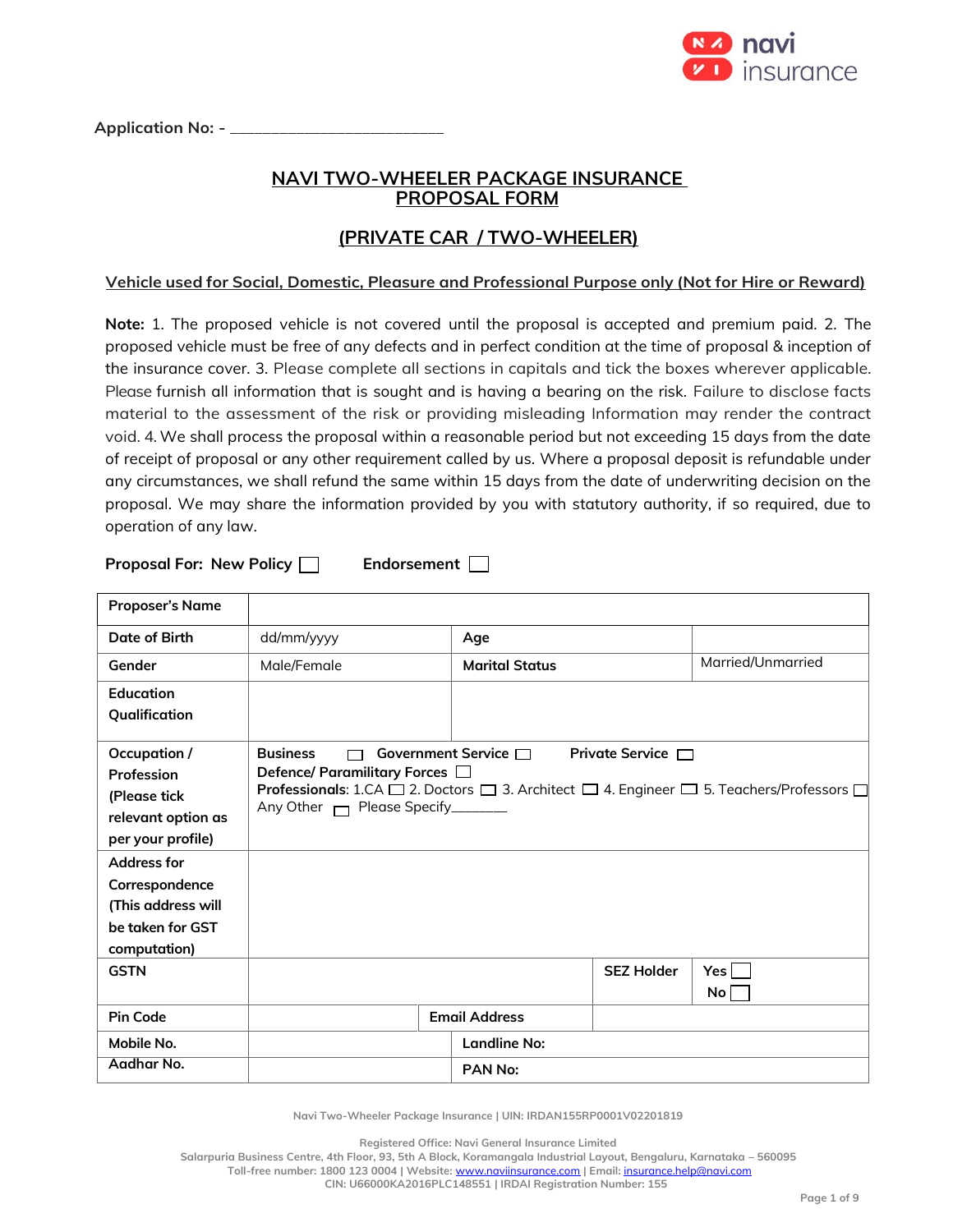

| <b>Financer's Details</b>                                                     |                          | Hire Purchase $\Box$<br>Hypothecation [<br>Lease                                |      |                             |       |                                                  |                   |                                                          |                     |  |  |
|-------------------------------------------------------------------------------|--------------------------|---------------------------------------------------------------------------------|------|-----------------------------|-------|--------------------------------------------------|-------------------|----------------------------------------------------------|---------------------|--|--|
| <b>Name and Address</b><br>of Financer                                        |                          |                                                                                 |      |                             |       |                                                  |                   |                                                          |                     |  |  |
| <b>Type of Policy</b>                                                         |                          | Package                                                                         |      |                             |       |                                                  |                   |                                                          |                     |  |  |
| Required                                                                      |                          | Package (Fire and Theft) □ Package (Fire only) [<br><b>Package (Theft only)</b> |      |                             |       |                                                  |                   |                                                          |                     |  |  |
| <b>Period of Insurance</b>                                                    |                          | From: --//-- Hrs. on dd/mm/yyyy<br>To: Midnight of dd/mm/yyyy                   |      |                             |       |                                                  |                   |                                                          |                     |  |  |
| <b>Details of Vehicle:</b>                                                    |                          |                                                                                 |      |                             |       |                                                  |                   |                                                          |                     |  |  |
| Whether the vehicle is New or Second Hand at the time of Purchase: New $\Box$ |                          |                                                                                 |      |                             |       |                                                  | Second Hand       |                                                          |                     |  |  |
| Body Type: _________                                                          |                          |                                                                                 |      |                             |       |                                                  |                   |                                                          |                     |  |  |
| <b>REGN. No</b><br>Engine<br><b>No</b>                                        | <b>Chassis</b><br>No.    | Year of<br>Manuf<br>acture                                                      | Make |                             | Model | Date of<br>Registration<br>/ Date of<br>Purchase | Cubic<br>Capacity | Seating<br>Capacity<br>Including<br>driver &<br>Side Car | Fuel<br><b>Type</b> |  |  |
|                                                                               |                          |                                                                                 |      |                             |       |                                                  |                   |                                                          |                     |  |  |
| <b>Registering Authority - Name and location:</b>                             |                          |                                                                                 |      |                             |       |                                                  |                   |                                                          |                     |  |  |
| <b>Insured Declared Value</b>                                                 | Amount (쿡)               |                                                                                 |      |                             |       |                                                  |                   |                                                          |                     |  |  |
| <b>Insured Declared Value of Vehicle</b>                                      |                          |                                                                                 |      |                             |       |                                                  |                   |                                                          |                     |  |  |
| Side Car Value (Applicable for Two-Wheeler only)                              |                          |                                                                                 |      |                             |       |                                                  |                   |                                                          |                     |  |  |
| Non-Electrical Accessories (other Than manufacturer fitted)                   |                          |                                                                                 |      |                             |       |                                                  |                   |                                                          |                     |  |  |
| Sr. No.                                                                       | <b>Items Description</b> |                                                                                 |      |                             |       | <b>IDV</b>                                       |                   |                                                          |                     |  |  |
| 1<br>$\overline{2}$                                                           |                          |                                                                                 |      |                             |       |                                                  |                   |                                                          |                     |  |  |
| 3                                                                             |                          |                                                                                 |      |                             |       |                                                  |                   |                                                          |                     |  |  |
| <b>Total</b>                                                                  |                          |                                                                                 |      |                             |       |                                                  |                   |                                                          |                     |  |  |
|                                                                               |                          |                                                                                 |      |                             |       |                                                  |                   |                                                          |                     |  |  |
| Electrical/Electronic Accessories (Other than manufacturer fitted)            |                          |                                                                                 |      |                             |       |                                                  |                   |                                                          |                     |  |  |
| Sr. No.                                                                       | <b>Items Description</b> |                                                                                 | Make | Model<br>Year<br><b>IDV</b> |       |                                                  |                   |                                                          |                     |  |  |
| 1.                                                                            |                          |                                                                                 |      |                             |       |                                                  |                   |                                                          |                     |  |  |
| 2.                                                                            |                          |                                                                                 |      |                             |       |                                                  |                   |                                                          |                     |  |  |
| 3.                                                                            |                          |                                                                                 |      |                             |       |                                                  |                   |                                                          |                     |  |  |
| <b>Total</b>                                                                  |                          |                                                                                 |      |                             |       |                                                  |                   |                                                          |                     |  |  |
| External CNG/LPG kit (Not Provided by manufacturer)                           |                          |                                                                                 |      |                             |       |                                                  |                   |                                                          |                     |  |  |
| <b>Total IDV</b>                                                              |                          |                                                                                 |      |                             |       |                                                  |                   |                                                          |                     |  |  |

**Navi Two-Wheeler Package Insurance | UIN: IRDAN155RP0001V02201819**

**Registered Office: Navi General Insurance Limited**

**Salarpuria Business Centre, 4th Floor, 93, 5th A Block, Koramangala Industrial Layout, Bengaluru, Karnataka – 560095**

**Toll-free number: 1800 123 0004 | Website:** [www.naviinsurance.com](http://www.naviinsurance.com/) **| Email:** [insurance.help@navi.com](mailto:insurance.help@navi.com)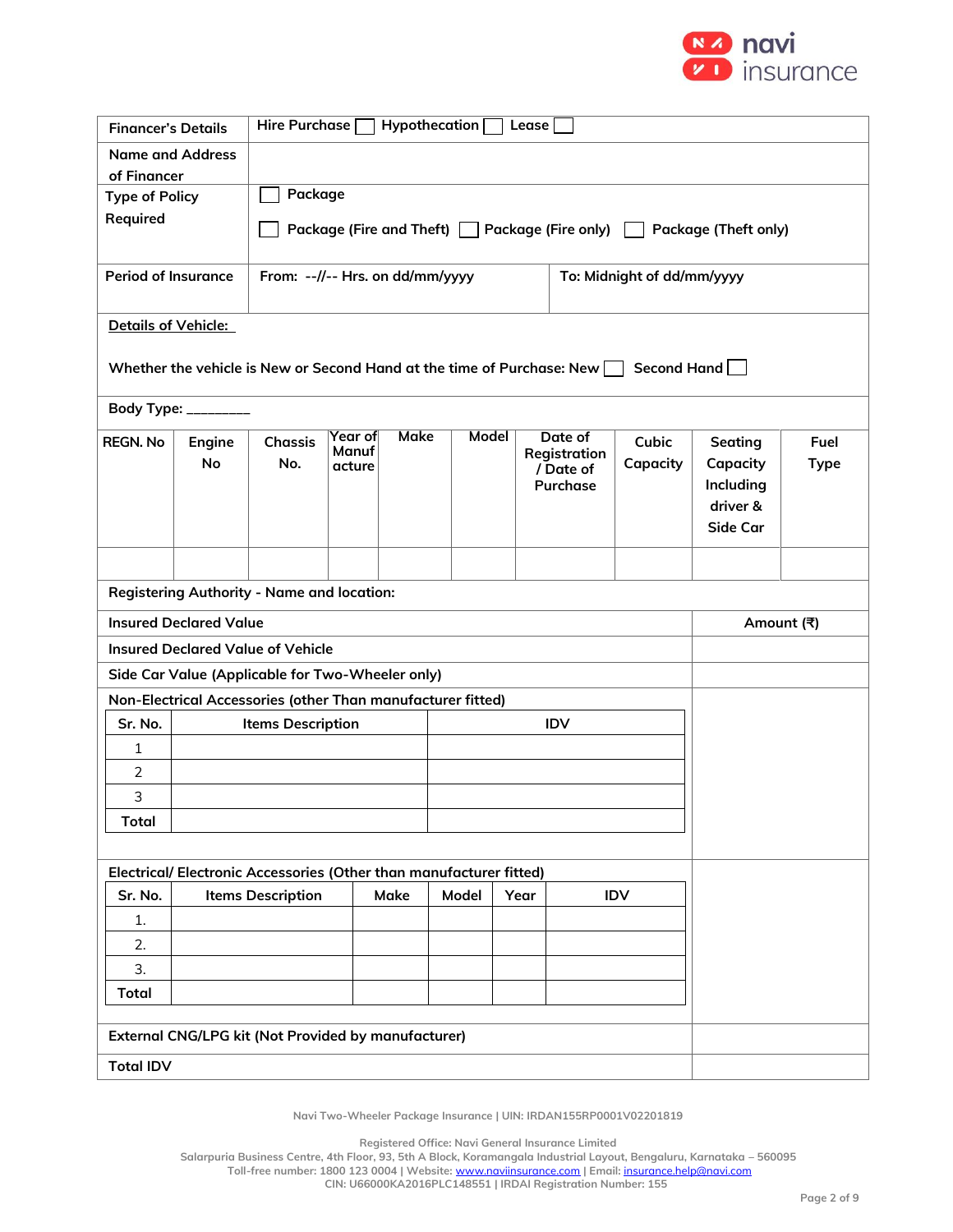

#### **Note:**

The Insured's Declared Value (IDV) of the vehicle will be deemed to be the 'SUM INSURED' for the purpose of this tariff and it will be fixed at the commencement of each policy period for each insured vehicle.

The IDV of the vehicle is to be fixed on the basis of manufacturers listed selling price of the brand and model as the vehicle proposed for insurance at the commencement of insurance /renewal, and adjusted for depreciation (as per schedule specified below). The IDV of the side car(s) and / or accessories, if any, fitted to the vehicle but not included in the manufacturer's listed selling price of the vehicle is / are also likewise to be fixed.

The schedule of age-wise depreciation as shown below is applicable for the purpose of Total Loss/ Constructive Total Loss (TL/ CTL) claims only. A vehicle will be considered to be a CTL where the aggregate cost of retrieval and / or repair of the vehicle subject to terms and conditions of the policy exceeds 75% of the IDV.

| <b>AGE OF VEHICLE</b>                       | % OF DEPRECIATION FOR FIXING<br>IDV |
|---------------------------------------------|-------------------------------------|
| Not exceeding 6 months                      | 5%                                  |
| Exceeding 6 months but not exceeding 1 year | 15%                                 |
| Exceeding 1 year but not exceeding 2 years  | 20%                                 |
| Exceeding 2 year but not exceeding 3 years  | 30%                                 |
| Exceeding 3 year but not exceeding 4 years  | 40%                                 |
| Exceeding 4 year but not exceeding 5 years  | 50%                                 |

**Note.** IDV of obsolete models of vehicles (i.e. Models which the manufacturers have discontinued to manufacture) and vehicles beyond 5 years of age will be determined on the basis of an understanding between the insurer and the insured.

#### **PREVIOUS INSURER DETAILS**

| <b>Previous</b><br>Policy No        | Type of<br><b>Policy</b><br>Packag<br>e/TP | Name of<br>Insurer &<br>Servicing<br><b>Branch</b><br>Code or<br><b>Address</b> | NCB in<br>last<br>year<br><b>Policy</b> | <b>Policy Expiry Date</b> | Did you<br>claim<br>Last year?<br>Yes/No. If<br>yes, please<br>provide<br>claim<br>amount. | <b>NCB % Eligible</b><br>(provide proof or<br>declaration at the<br>end of the proposal<br>form)                |
|-------------------------------------|--------------------------------------------|---------------------------------------------------------------------------------|-----------------------------------------|---------------------------|--------------------------------------------------------------------------------------------|-----------------------------------------------------------------------------------------------------------------|
|                                     |                                            |                                                                                 |                                         |                           |                                                                                            |                                                                                                                 |
| <b>Claim Lodged in past 3 years</b> |                                            | Year 1                                                                          | Year 2                                  |                           | Year 3                                                                                     |                                                                                                                 |
| No. of claims                       |                                            |                                                                                 |                                         |                           |                                                                                            |                                                                                                                 |
| Amount                              |                                            |                                                                                 |                                         |                           |                                                                                            |                                                                                                                 |
|                                     |                                            |                                                                                 |                                         |                           |                                                                                            | Has any Insurance Company Ever Declined/Cancelled /Refused Renewal/Imposed special condition or excess – Yes/No |

If Yes, reason and details thereof:

**Navi Two-Wheeler Package Insurance | UIN: IRDAN155RP0001V02201819**

**Registered Office: Navi General Insurance Limited**

**Salarpuria Business Centre, 4th Floor, 93, 5th A Block, Koramangala Industrial Layout, Bengaluru, Karnataka – 560095**

**Toll-free number: 1800 123 0004 | Website:** [www.naviinsurance.com](http://www.naviinsurance.com/) **| Email:** [insurance.help@navi.com](mailto:insurance.help@navi.com)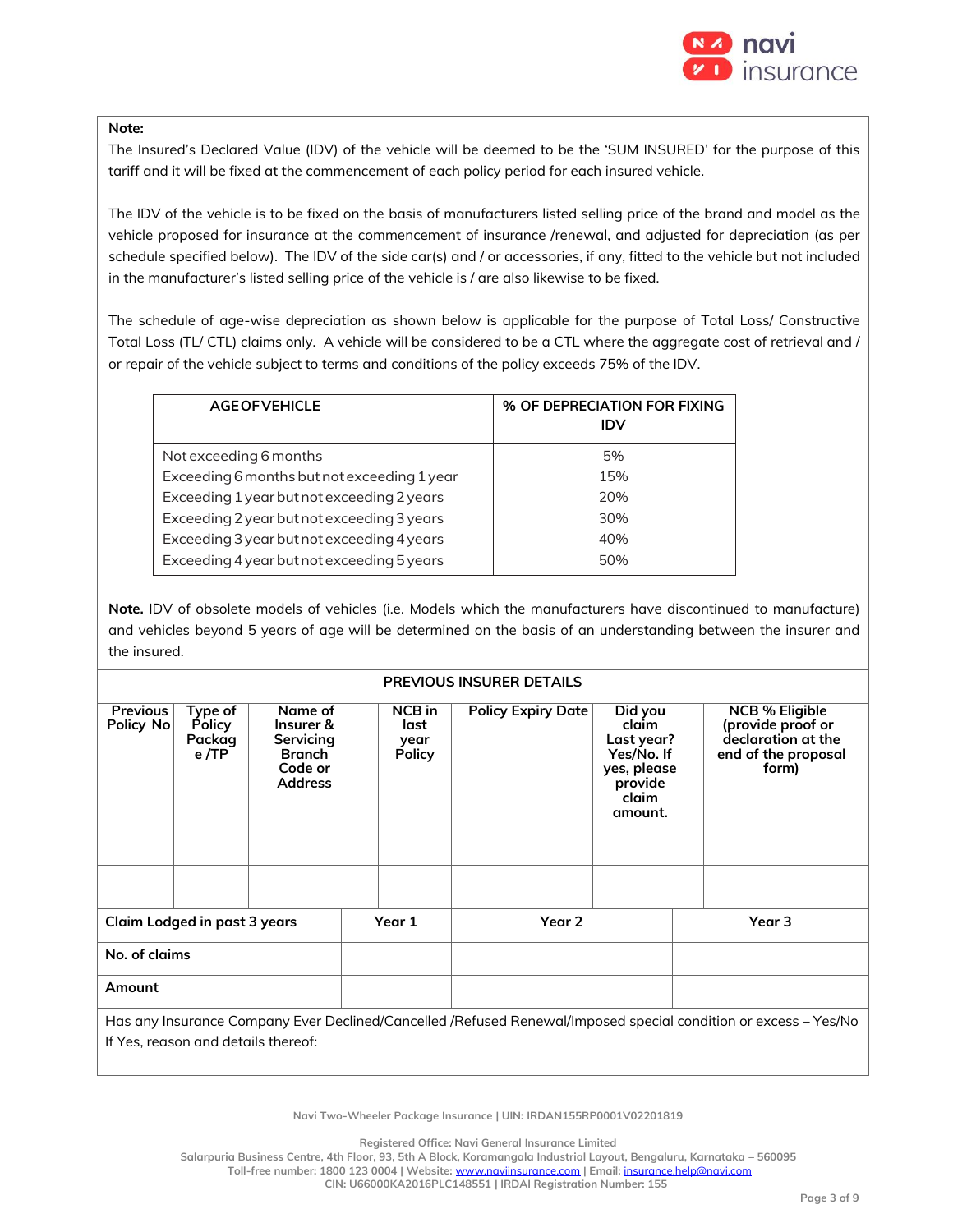

| <b>OTHER INFORMATION</b>                                          |                                                                             |  |  |  |  |
|-------------------------------------------------------------------|-----------------------------------------------------------------------------|--|--|--|--|
| (Tick on relevant option and provide details wherever applicable) |                                                                             |  |  |  |  |
| Average Yearly Usage (in KM's)                                    |                                                                             |  |  |  |  |
| <b>Current Odometer Rating</b>                                    |                                                                             |  |  |  |  |
| City where vehicle will be driven                                 |                                                                             |  |  |  |  |
| Are you an existing customer of Navi<br><b>General Insurance?</b> | Yes/No<br>Please provide Policy No: ______________________or<br>Customer ID |  |  |  |  |
| Is any other Private car/two-Wheeler                              | Yes/No                                                                      |  |  |  |  |
| belonging to your family insured with                             |                                                                             |  |  |  |  |
| us?                                                               | (Family means Father, Mother, Self, Spouse, Children)                       |  |  |  |  |
| Do you wish to share your Credit                                  | Yes/No                                                                      |  |  |  |  |
| Score with us?                                                    |                                                                             |  |  |  |  |
| Is your vehicle fitted with Telematics                            | Yes/No - If yes are you willing to share device data if required by         |  |  |  |  |
| Device?                                                           | company? (Yes/No)                                                           |  |  |  |  |
| Do you wish to provide photograph of                              | Yes/No                                                                      |  |  |  |  |
| your vehicle?                                                     |                                                                             |  |  |  |  |
| If yes, please provide/upload minimum                             |                                                                             |  |  |  |  |
| four photographs of all 4 sides of the                            |                                                                             |  |  |  |  |
| vehicle taken on the date of proposal                             |                                                                             |  |  |  |  |
| through our mobile application.                                   |                                                                             |  |  |  |  |
| Voluntary Excess: Do you wish to opt                              | Yes/No - If yes, please specify the amount                                  |  |  |  |  |
| for Voluntary Excess over and above the                           |                                                                             |  |  |  |  |
| <b>Compulsory Deductible mentioned</b>                            |                                                                             |  |  |  |  |
| below:                                                            |                                                                             |  |  |  |  |
| Two Wheelers - Rs.100                                             | For Two Wheelers: Rs 500/750/1000/1500/3000                                 |  |  |  |  |
| Private Car----                                                   |                                                                             |  |  |  |  |
| Not Exceeding 1500 CC - Rs.1000                                   | For Private Cars: Rs 2500/5000/7500/15000                                   |  |  |  |  |
| Exceeding 1500 CC - Rs.2000                                       |                                                                             |  |  |  |  |
|                                                                   |                                                                             |  |  |  |  |

**Navi Two-Wheeler Package Insurance | UIN: IRDAN155RP0001V02201819**

**Registered Office: Navi General Insurance Limited**

**Salarpuria Business Centre, 4th Floor, 93, 5th A Block, Koramangala Industrial Layout, Bengaluru, Karnataka – 560095 Toll-free number: 1800 123 0004 | Website:** [www.naviinsurance.com](http://www.naviinsurance.com/) **| Email:** [insurance.help@navi.com](mailto:insurance.help@navi.com) **CIN: U66000KA2016PLC148551 | IRDAI Registration Number: 155**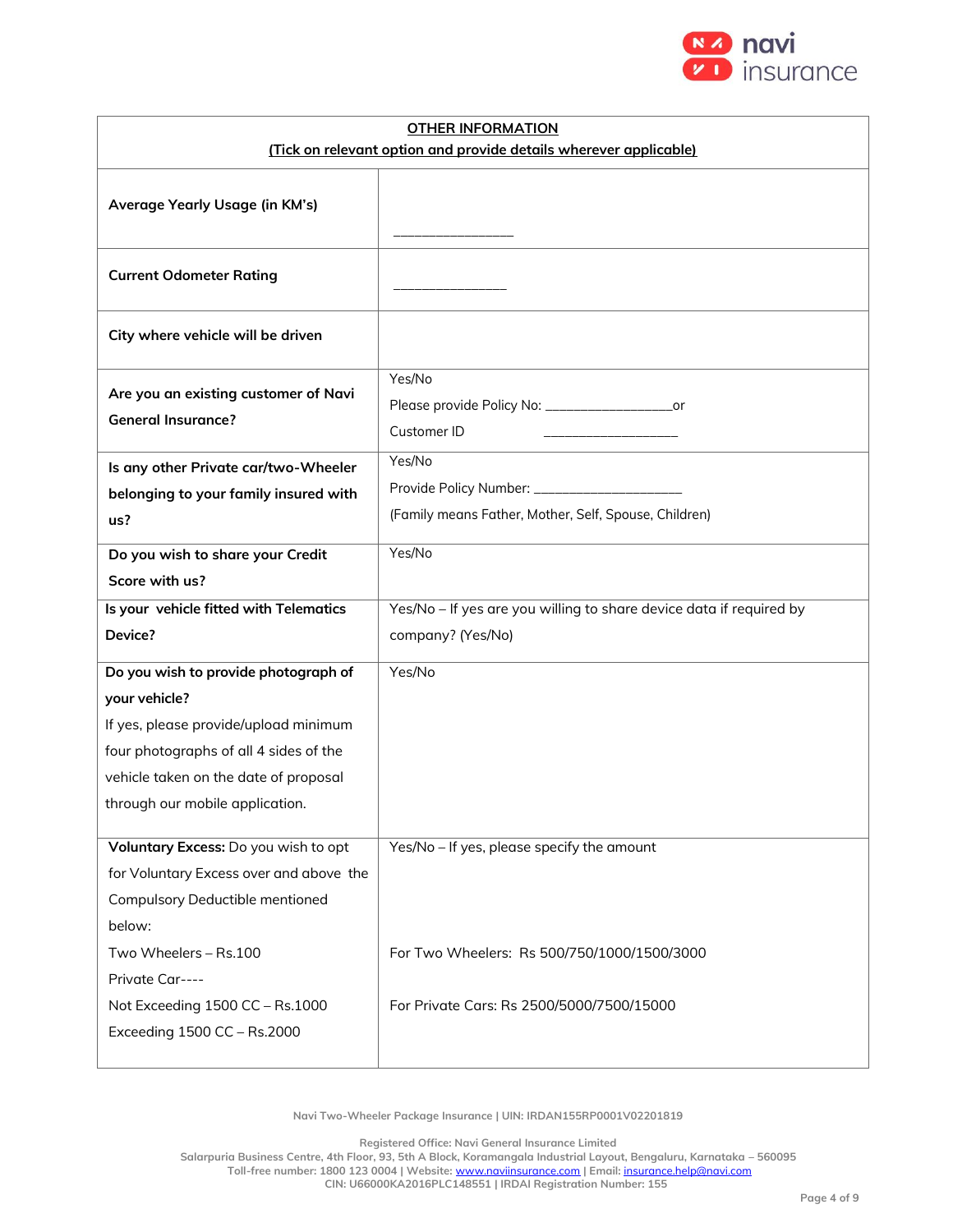

| ANY OTHER RELVANT INFORMATION                                                                                                                                 |                                                                                      |                  |                       |  |                              |                  |
|---------------------------------------------------------------------------------------------------------------------------------------------------------------|--------------------------------------------------------------------------------------|------------------|-----------------------|--|------------------------------|------------------|
| Is any of these applicable:                                                                                                                                   |                                                                                      |                  |                       |  |                              |                  |
| Vehicle being run by non-<br>1.<br>conventional source<br>Vehicle will be used for driving<br>2.                                                              | Yes/No<br>If yes, please specify details (RC copy will be needed as proof)<br>Yes/No |                  |                       |  |                              |                  |
| tuitions<br>Whether vehicle is certified as<br>3.<br>Vintage car by Vintage and Classic<br>Car Club of India.                                                 | Yes/No                                                                               |                  |                       |  |                              |                  |
| Vehicle is Specially designed for use<br>4.<br>of blind / Handicapped / Mentally<br><b>Challenged Person and duly</b><br>endorsed in Registration Certificate | Yes/No                                                                               |                  |                       |  |                              |                  |
| Use of vehicle limited to own<br>5.<br>premises?                                                                                                              | Yes/No                                                                               |                  |                       |  |                              |                  |
| Whether the vehicle is fitted with<br>6.<br><b>Fibre Glass Tank</b>                                                                                           | Yes/No                                                                               |                  |                       |  |                              |                  |
| Is the vehicle fitted with Anti-Theft<br>7.<br>device approved by ARAI?                                                                                       | Yes/No                                                                               |                  |                       |  |                              |                  |
| Imported Vehicle without Custom<br>8.<br>Duty                                                                                                                 | Yes/No                                                                               |                  |                       |  |                              |                  |
| Loss of accessories by Burglary,<br>9.<br>House breaking and theft<br>(Applicable only for Two-Wheeler)                                                       | Yes/No                                                                               |                  |                       |  |                              |                  |
| 10. Are you member of Auto/mobile<br><b>Association of India?</b>                                                                                             | Yes/No, If yes Please state:<br>2. Date of Expiry__________                          |                  |                       |  |                              |                  |
| Do you wish to restrict TPPD cover to<br>Statutory limit of Rs.6000/-only?                                                                                    | Yes / No                                                                             |                  |                       |  |                              |                  |
| (Two-Wheeler Policy Limit - Rs1<br>lakh Private Car Policy Limit - Rs7.5<br>lakh)                                                                             |                                                                                      |                  |                       |  |                              |                  |
| <b>Geographical Area extension:</b><br>(Please select countries you wish to<br>cover)                                                                         | Bangladesh, Nepal, Bhutan, Pakistan, Maldives, Sri Lanka                             |                  |                       |  |                              |                  |
| <b>Details of Driver</b><br>Owner Driver<br><b>Others</b><br>If Others, please specify relation to                                                            | Self/Father/Mother/Brother/<br>Sister/Son/Daughter/Others                            |                  | Driving<br>Experience |  | $Age \,$                     |                  |
| insured:                                                                                                                                                      | (Please fill in the details)                                                         |                  |                       |  |                              |                  |
| Any Physical infirmity/defective vision<br>or Hearing? If yes provide details:                                                                                |                                                                                      |                  |                       |  |                              |                  |
| Provide details of any Accident or<br><b>Impending Prosecution.</b>                                                                                           | <b>Drivers Name</b>                                                                  | Date of Accident |                       |  | Circumstances<br>of Accident | Loss/Cost<br>Rs. |
|                                                                                                                                                               | <b>Additional Covers Required</b>                                                    |                  |                       |  |                              |                  |

**Navi Two-Wheeler Package Insurance | UIN: IRDAN155RP0001V02201819**

**Registered Office: Navi General Insurance Limited**

**Salarpuria Business Centre, 4th Floor, 93, 5th A Block, Koramangala Industrial Layout, Bengaluru, Karnataka – 560095**

**Toll-free number: 1800 123 0004 | Website:** [www.naviinsurance.com](http://www.naviinsurance.com/) **| Email:** [insurance.help@navi.com](mailto:insurance.help@navi.com)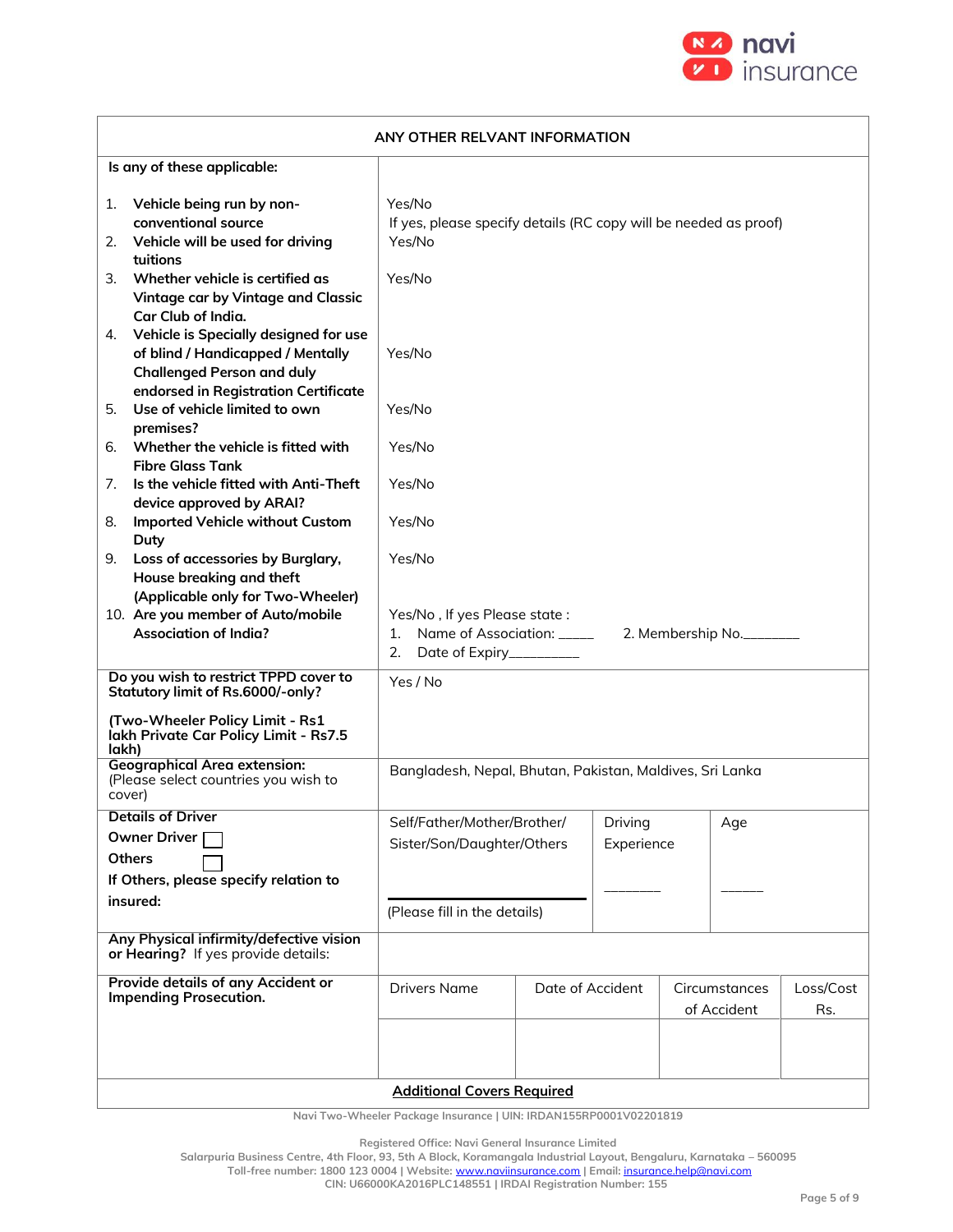

| Do you wish to cover your legal liability towards?<br>Yes/No.                                                  |                           |               |                   |              |                          |                                            |  |  |
|----------------------------------------------------------------------------------------------------------------|---------------------------|---------------|-------------------|--------------|--------------------------|--------------------------------------------|--|--|
| <b>Paid Driver</b>                                                                                             |                           |               | Yes /No           |              |                          |                                            |  |  |
| <b>Unnamed Employees (IMT 29)</b>                                                                              |                           |               | No. of Employees: |              |                          |                                            |  |  |
| Unnamed Workmen (In addition to WC<br>liability)                                                               |                           |               | No. of Workmen:   |              |                          |                                            |  |  |
| Soldier/Sailor/Airman employed as                                                                              |                           |               |                   |              |                          |                                            |  |  |
| driver in private capacity (Only for                                                                           |                           |               |                   |              |                          |                                            |  |  |
| <b>Private Car)</b>                                                                                            |                           |               |                   |              |                          |                                            |  |  |
| <b>PA cover to Unnamed</b>                                                                                     |                           |               | Yes / No          |              |                          |                                            |  |  |
| Passengers/Pillion rider                                                                                       |                           | CSI:          |                   |              |                          |                                            |  |  |
| Private Cars - Max 2 lakh per person                                                                           |                           | (Per Person)  |                   |              |                          |                                            |  |  |
| Two-Wheeler - Max Rs. 1 lakh per                                                                               |                           |               |                   |              |                          |                                            |  |  |
| person                                                                                                         |                           |               |                   |              |                          |                                            |  |  |
| (In multiples of Rs. 10,000 for Seating                                                                        |                           |               |                   |              |                          |                                            |  |  |
| capacity as per RC including driver)                                                                           |                           |               |                   |              |                          |                                            |  |  |
| <b>PA cover to Paid</b>                                                                                        |                           |               | Yes / No          |              |                          |                                            |  |  |
| Driver/Cleaner/Conductor                                                                                       |                           | No of Persons |                   |              |                          |                                            |  |  |
|                                                                                                                |                           | CSI:          |                   |              |                          |                                            |  |  |
| Do you wish to include Personal Accident cover for named persons? If YES, give name and Sum Insured opted for: |                           |               |                   |              |                          |                                            |  |  |
| <b>Name</b>                                                                                                    | <b>CSI opted</b><br>(Rs.) |               | Nominee           | Relationship | Name of the<br>Appointee | <b>Relationship with</b><br><b>Nominee</b> |  |  |
| 1)                                                                                                             |                           |               |                   |              |                          |                                            |  |  |
| 2)                                                                                                             |                           |               |                   |              |                          |                                            |  |  |
| 3)                                                                                                             |                           |               |                   |              |                          |                                            |  |  |
| 4)                                                                                                             |                           |               |                   |              |                          |                                            |  |  |

## **COMPULSORY PERSONAL ACCIDENT COVER FOR OWNER DRIVER**

**Personal Accident Cover for Owner Driver is compulsory. Please give details of nomination:**

- **(a) Name of the Nominee & Age :**
- **(b) Relationship :**
- **(c) Name of the Appointee**
- **(If Nominee is a Minor) :**
- (Note: The maximum CSI available per person is Rs.2 Lakhs in case of Private Cars and Rs.1 Lakh in the case of **(d) Relationship to the Nominee :**

Motorized Two Wheelers) **Note:**

5)

- **1.** Personal Accident cover for Owner Driver is compulsory for Sum Insured of Rs.15,00,000/-.
- **2.** Compulsory PA cover to owner driver cannot be granted where a vehicle is owned by a company, a partnership firm or a similar body corporate or where the owner-driver does not hold an effective driving license.
- **3.** Do you already have a 24-hour Personal Accident cover against Death and Permanent Disability (Total and Partial) for Capital Sum Insured of at least Rs.15 lacs? Yes/No, if yes, Sum Insured: \_

**Navi Two-Wheeler Package Insurance | UIN: IRDAN155RP0001V02201819**

**Registered Office: Navi General Insurance Limited**

**Salarpuria Business Centre, 4th Floor, 93, 5th A Block, Koramangala Industrial Layout, Bengaluru, Karnataka – 560095**

**Toll-free number: 1800 123 0004 | Website:** [www.naviinsurance.com](http://www.naviinsurance.com/) **| Email:** [insurance.help@navi.com](mailto:insurance.help@navi.com)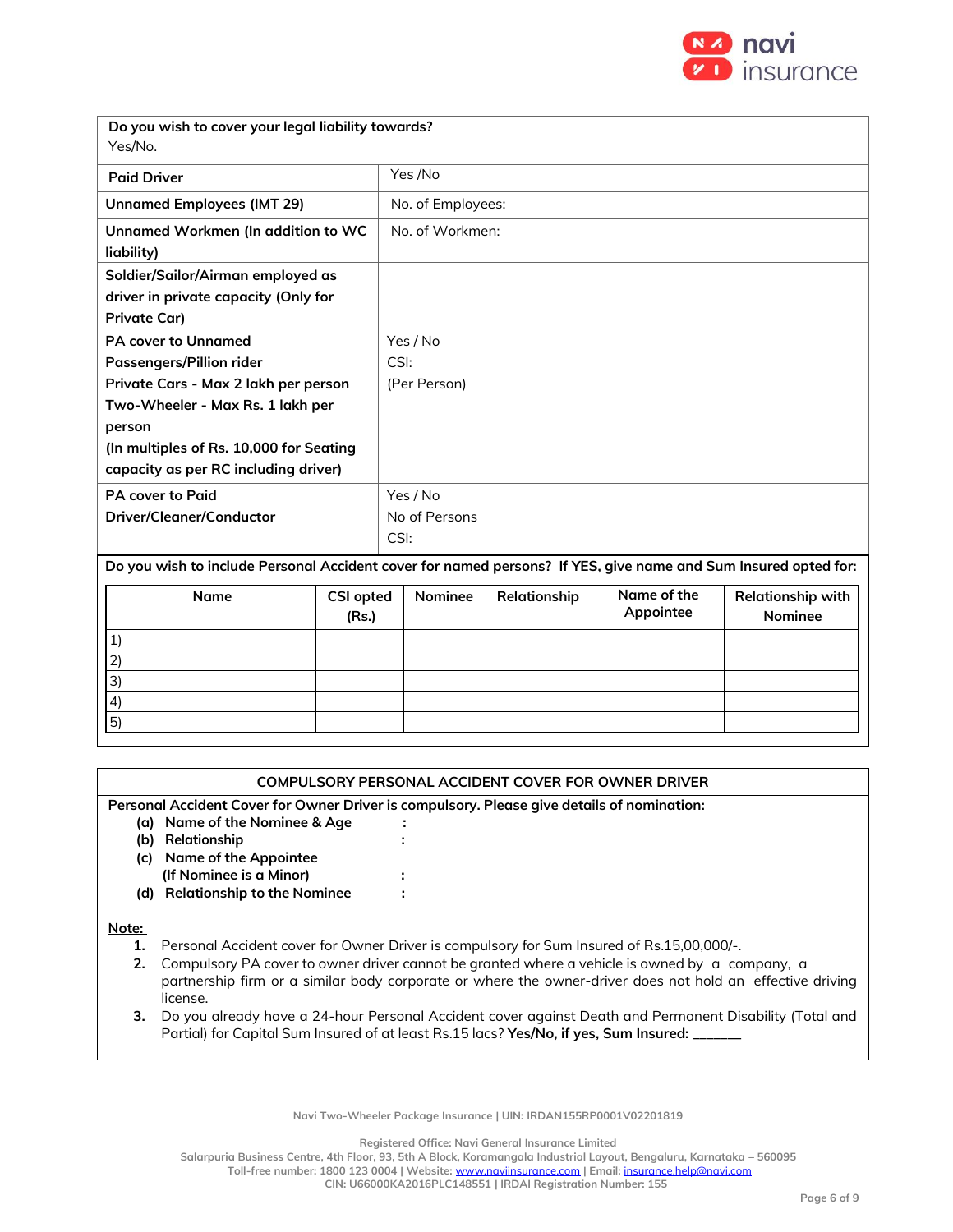

|                                                                                                                                                                                                                                                                                                                                                                                                                         |            |                                                         | PREMIUM PAYMENT AND BANK DETAILS                                                                                                                                                                                                       |        |                                                                                              |  |  |  |
|-------------------------------------------------------------------------------------------------------------------------------------------------------------------------------------------------------------------------------------------------------------------------------------------------------------------------------------------------------------------------------------------------------------------------|------------|---------------------------------------------------------|----------------------------------------------------------------------------------------------------------------------------------------------------------------------------------------------------------------------------------------|--------|----------------------------------------------------------------------------------------------|--|--|--|
| Payment Option:                                                                                                                                                                                                                                                                                                                                                                                                         | Cheque     | Demand Draft<br>П                                       | <b>Fund Transfer</b><br>П.                                                                                                                                                                                                             | $\Box$ | Pay Order<br>$\Box$                                                                          |  |  |  |
|                                                                                                                                                                                                                                                                                                                                                                                                                         | Debit Card | <b>Credit Card</b><br>$\Box$                            | П                                                                                                                                                                                                                                      |        |                                                                                              |  |  |  |
| Premium Amount:                                                                                                                                                                                                                                                                                                                                                                                                         | ₹          |                                                         | Amount in Words:                                                                                                                                                                                                                       |        |                                                                                              |  |  |  |
| For Cheque/DD/PO (Payable in favour of Navi General Insurance Company Limited)<br>÷                                                                                                                                                                                                                                                                                                                                     |            |                                                         |                                                                                                                                                                                                                                        |        |                                                                                              |  |  |  |
| <b>Account Holder Name</b>                                                                                                                                                                                                                                                                                                                                                                                              |            |                                                         |                                                                                                                                                                                                                                        |        |                                                                                              |  |  |  |
| Instrument Number                                                                                                                                                                                                                                                                                                                                                                                                       |            |                                                         | Instrument Date                                                                                                                                                                                                                        | ÷      |                                                                                              |  |  |  |
| Instrument Amount                                                                                                                                                                                                                                                                                                                                                                                                       |            | <u> 1980 - Johann Barbara, martxa al</u>                | Bank Name                                                                                                                                                                                                                              |        |                                                                                              |  |  |  |
| Credit/Debit Card No.                                                                                                                                                                                                                                                                                                                                                                                                   |            |                                                         | <b>Expiry Date</b>                                                                                                                                                                                                                     |        |                                                                                              |  |  |  |
| Fund Transfer/Wallet                                                                                                                                                                                                                                                                                                                                                                                                    |            | : Name of Bank/Wallet                                   | <b>Transaction Number:</b>                                                                                                                                                                                                             |        |                                                                                              |  |  |  |
| <b>PAN Number</b>                                                                                                                                                                                                                                                                                                                                                                                                       |            |                                                         | <b>TAN Number</b>                                                                                                                                                                                                                      |        |                                                                                              |  |  |  |
| Note:<br>As per the Regulatory requirements, we can affect payment of the refund (if any) and or claims only through<br>Electronic Clearing System (ECS) / National Electronic Funds Transfer (NEFT) / Real Time Gross Settlement (RTGS) /<br>Interbank Mobile Payment Service (IMPS). If the premium payment mode is other than cheque, please provide your<br>account details as mentioned below for refund purposes. |            |                                                         |                                                                                                                                                                                                                                        |        |                                                                                              |  |  |  |
| Account No.                                                                                                                                                                                                                                                                                                                                                                                                             |            |                                                         | <b>IFSC/MICR Code</b>                                                                                                                                                                                                                  |        |                                                                                              |  |  |  |
| UPI ID                                                                                                                                                                                                                                                                                                                                                                                                                  |            |                                                         | Branch Name:                                                                                                                                                                                                                           |        |                                                                                              |  |  |  |
| Type of Account                                                                                                                                                                                                                                                                                                                                                                                                         | ÷          | <b>Saving Bank's Account</b><br>Others (Please Specify) | □ Current Account<br>$\Box$                                                                                                                                                                                                            | П      |                                                                                              |  |  |  |
|                                                                                                                                                                                                                                                                                                                                                                                                                         |            |                                                         |                                                                                                                                                                                                                                        |        |                                                                                              |  |  |  |
| ELECTRONIC INSURANCE ACCOUNT DETAILS OF PROPOSER                                                                                                                                                                                                                                                                                                                                                                        |            |                                                         |                                                                                                                                                                                                                                        |        |                                                                                              |  |  |  |
| (Email Id is mandatory)<br>Do you have an EIA :<br>If No, do you wish to apply for EIA : $\Box$ Yes $\Box$ No<br>$\Box$ Yes $\Box$ No                                                                                                                                                                                                                                                                                   |            |                                                         |                                                                                                                                                                                                                                        |        |                                                                                              |  |  |  |
| If Yes, please quote the EIA number                                                                                                                                                                                                                                                                                                                                                                                     |            |                                                         |                                                                                                                                                                                                                                        |        | $<< \qquad \qquad \longrightarrow \qquad \qquad \longrightarrow$                             |  |  |  |
| If applied, please mention your preferred Insurance Repository                                                                                                                                                                                                                                                                                                                                                          |            |                                                         | $\mathcal{L}^{\text{max}}$                                                                                                                                                                                                             |        | $\left\langle \left\langle \mathcal{L}_{\text{max}}\right\rangle \right\rangle \geqslant 0.$ |  |  |  |
| Email Id (Registered with Insurance Repository)                                                                                                                                                                                                                                                                                                                                                                         |            |                                                         | $\mathcal{L}$                                                                                                                                                                                                                          |        | $\left\langle \left\langle \right\rangle \right\rangle$                                      |  |  |  |
| details immediately.                                                                                                                                                                                                                                                                                                                                                                                                    |            |                                                         | Your Policy will be credited in your EIA account and your address details as mentioned in the EIA shall override the<br>address provided in this proposal for Insurance. We request you to inform the Repository of any changes in the |        |                                                                                              |  |  |  |

**Registered Office: Navi General Insurance Limited**

**Salarpuria Business Centre, 4th Floor, 93, 5th A Block, Koramangala Industrial Layout, Bengaluru, Karnataka – 560095 Toll-free number: 1800 123 0004 | Website:** [www.naviinsurance.com](http://www.naviinsurance.com/) **| Email:** [insurance.help@navi.com](mailto:insurance.help@navi.com)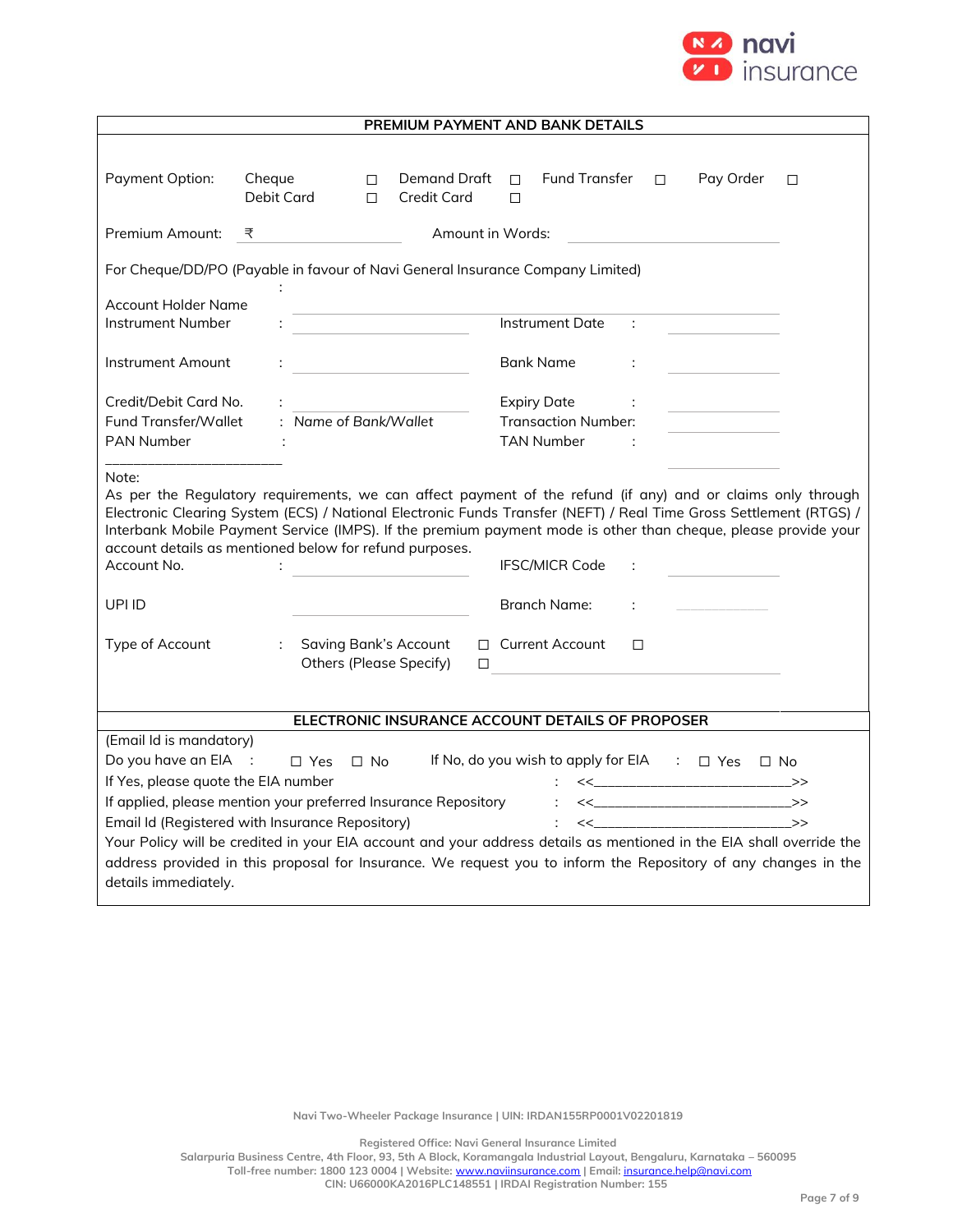

#### **Declaration**:

"I/We desire to insure with NAVI GENERAL INSURANCE LIMITED ("Company") in respect of the vehicle described in this proposal form and statements contained herein, shared by me digitally or otherwise either through Company website, emails, Mobile application or any such mode of communication are true and accurate representations.

I/We undertake and confirm that:

- a) If any of the statements made herein are found to be false or incorrect, the benefits under this policy would stand forfeited.
- b) This application and declaration shall be promissory and shall be the basis of contract between me/us and the Company.
- c) I/We have read and understood the coverages, the terms and conditions and accept the Company's policy of insurance along with said conditions. .
- d) If any additions or alterations are carried out by me/us in this proposal form or if there is any change in the information submitted by me/us after the submission of this proposal form, then the same would be conveyed to the Company immediately, failing which the benefits under the policy would stand forfeited.
- e) The Company may take appropriate measures to capture the voice log for all telephonic transactions carried out by me/us as required by the procedure/regulations internal or external to the Company and shall not hold the Company responsible or liable for relying/using such recorded telephonic conversation.
- f) The insurance would be effective only on acceptance of this application by the Company and the payment of requisite premium in advance. In the event of non-realization of the Cheque or nonreceipt of the amount of premium by the company, the policy shall be deemed cancelled "ab initio" and the Company shall not be responsible for any liabilities of whatsoever nature under this policy.
- g) I/We agree to receive "Certificate of Insurance and Policy Schedule" only and shall access the policy terms, conditions and exclusions on the company's website.
- h) I/We hereby confirm that all premiums have been/will be paid from bonafide sources and no premiums have been/will be paid out of proceeds of crime related to any of the offence listed in Prevention of Money Laundering Act, 2002. I understand that the Company has the right to call for documents to establish sources of funds.

## **Declaration for No Claim Bonus (if NCB claimed but confirmation from previous insurer not submitted).**

I/We declare that the rate of NCB claimed by me/us is correct and that NO CLAIM has arisen in the expiring Policy Period (Copy of Policy enclosed). I/We further undertake that if this declaration is found incorrect, all benefits under the Policy in respect of Section I of the Policy will stand forfeited.

**Place:**

**Date: Signature of Proposer**

**Navi Two-Wheeler Package Insurance | UIN: IRDAN155RP0001V02201819**

**Registered Office: Navi General Insurance Limited**

**Salarpuria Business Centre, 4th Floor, 93, 5th A Block, Koramangala Industrial Layout, Bengaluru, Karnataka – 560095 Toll-free number: 1800 123 0004 | Website:** [www.naviinsurance.com](http://www.naviinsurance.com/) **| Email:** [insurance.help@navi.com](mailto:insurance.help@navi.com)